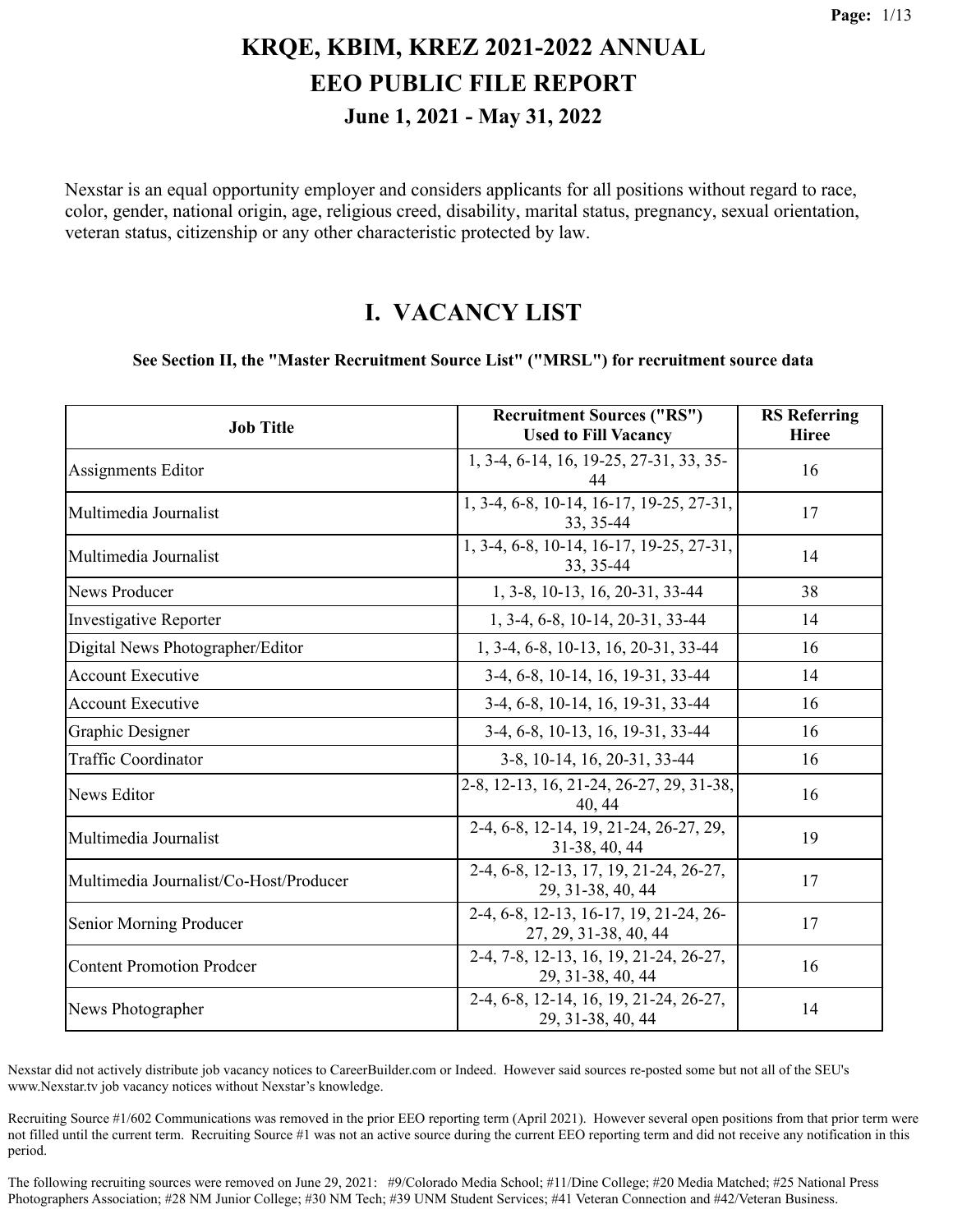Nexstar is an equal opportunity employer and considers applicants for all positions without regard to race, color, gender, national origin, age, religious creed, disability, marital status, pregnancy, sexual orientation, veteran status, citizenship or any other characteristic protected by law.

#### **I. VACANCY LIST**

#### **See Section II, the "Master Recruitment Source List" ("MRSL") for recruitment source data**

| <b>Job Title</b>            | <b>Recruitment Sources ("RS")</b><br><b>Used to Fill Vacancy</b> | <b>RS</b> Referring<br><b>Hiree</b> |
|-----------------------------|------------------------------------------------------------------|-------------------------------------|
| <b>Account Executive</b>    | 2-4, 6-8, 12-14, 16, 19, 21-24, 26-27,<br>29, 31-38, 40, 44      | 14                                  |
| <b>Sales Trainee</b>        | 2-4, 6-8, 12-13, 15-16, 19, 21-24, 26-<br>27, 29, 31-38, 40, 44  | 16                                  |
| <b>News Editor</b>          | 2-4, 6-8, 12-14, 16, 19, 21-24, 26-27,<br>29, 31-38, 40, 44      | 19                                  |
| News Editor                 | 2-4, 6-8, 12-14, 16, 19, 21-24, 26-27,<br>29, 31-38, 40, 44      | 16                                  |
| <b>Account Executive</b>    | 2-4, 6-8, 12-13, 16, 21-24, 26-27, 29,<br>31-38, 40, 44          | 16                                  |
| Multimedia Journalist       | 2-4, 6-8, 12-14, 19, 21-24, 26-27, 29,<br>31-38, 40, 44          | 14                                  |
| Promotion Writer/Producer   | 2-4, 6-8, 12-13, 16, 18-19, 21-24, 26-<br>27, 29, 31-38, 40, 44  | 18                                  |
| <b>Production Assistant</b> | 2-4, 6-8, 12-13, 16-17, 21-24, 26-27,<br>29, 31-38, 40, 44       | 17                                  |
| <b>Production Assistant</b> | 2-4, 6-8, 12-13, 16-17, 21-24, 26-27,<br>29, 31-38, 40, 44       | 16                                  |
| Ignite Director             | 2-4, 6-8, 12-14, 16, 19, 21-24, 26-27,<br>29, 31-38, 40, 44      | 16                                  |
| <b>News Producer</b>        | 2-4, 6-8, 12-14, 19, 21-24, 26-27, 29,<br>31-38, 40, 44          | 19                                  |
| <b>Promotions Assistant</b> | 2-4, 6-8, 12-13, 16, 21-24, 26-27, 29,<br>31-38, 40, 44          | 16                                  |
| Chief Meteoroloist          | 2-4, 6-8, 12-14, 17, 19, 21-24, 26-27,<br>29, 31-38, 40, 44      | 17                                  |
| <b>Broadcast Engineer</b>   | 2-4, 6-8, 12-13, 17, 21-24, 26-27, 29,<br>31-38, 40, 44          | 17                                  |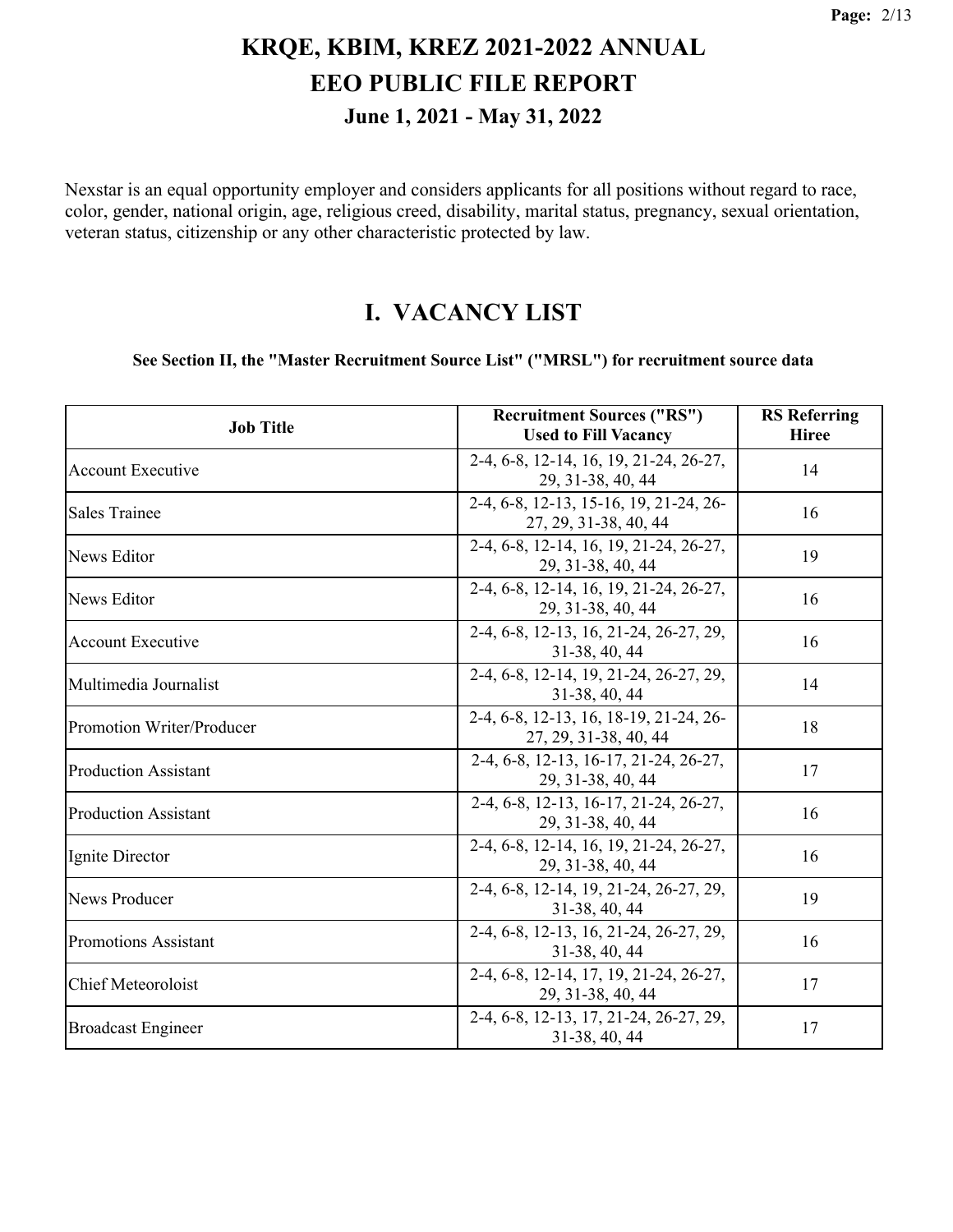Nexstar is an equal opportunity employer and considers applicants for all positions without regard to race, color, gender, national origin, age, religious creed, disability, marital status, pregnancy, sexual orientation, veteran status, citizenship or any other characteristic protected by law.

#### **I. VACANCY LIST**

#### **See Section II, the "Master Recruitment Source List" ("MRSL") for recruitment source data**

| <b>Job Title</b>                | <b>Recruitment Sources ("RS")</b><br><b>Used to Fill Vacancy</b> | <b>RS</b> Referring<br><b>Hiree</b> |
|---------------------------------|------------------------------------------------------------------|-------------------------------------|
| News Producer                   | 2-4, 6-8, 12-13, 16, 19, 21-24, 26-27,<br>29, 31-38, 40, 44      | 16                                  |
| <b>NEWS EDITOR</b>              | 2-4, 6-8, 12-13, 16, 21-24, 26-27, 29,<br>31-38, 40, 44          | 16                                  |
| <b>Commercial Producer</b>      | 2-4, 6-8, 12-14, 16, 21-24, 26-27, 29,<br>31-38, 40, 44          | 14                                  |
| News Anchor/Reporter (weekends) | 2-4, 6-8, 12-13, 19, 21-24, 26-27, 29,<br>31-38, 40, 44          | 6                                   |
| <b>Account Executive</b>        | 2-4, 6-8, 12-13, 17, 21-24, 26-27, 29,<br>31-38, 40, 44          | 17                                  |
| Meteorologist                   | 2-4, 6-8, 12-14, 18-19, 21-24, 26-27,<br>29, 31-38, 40, 44       | 18                                  |
| Digital Web Producer            | 2-4, 6-8, 12-14, 16, 19, 22-24, 26-27,<br>29, 31-38, 40, 44      | 16                                  |
| <b>Traffic Coordinator</b>      | 2-4, 6-8, 12-13, 16, 22-24, 26-27, 29,<br>31-38, 40, 44          | 16                                  |
| Integrated Digital Specialist   | 2-4, 6-8, 12-14, 22-24, 26-27, 29, 31-<br>38, 40, 44             | 14                                  |
| Multimedia Journalist           | 2-4, 6-8, 12-13, 16, 18-19, 22-24, 26-<br>27, 29, 31-38, 40, 44  | 19                                  |
| Multimedia Journalist           | 2-4, 6-8, 12-13, 16, 18-19, 22-24, 26-<br>27, 29, 31-38, 40, 44  | 18                                  |
| <b>Account Executive</b>        | 2, 4, 6-8, 12-13, 16, 22-24, 26-27, 29,<br>31-38, 40, 44         | 16                                  |
| <b>Sales Assistant</b>          | 2-4, 6-8, 12-14, 16, 22-24, 26-27, 29,<br>31-38, 40, 44          | 16                                  |
| News Producer                   | 2-4, 6-8, 12-13, 16, 22-24, 26-27, 29,<br>31-38, 40, 44          | 16                                  |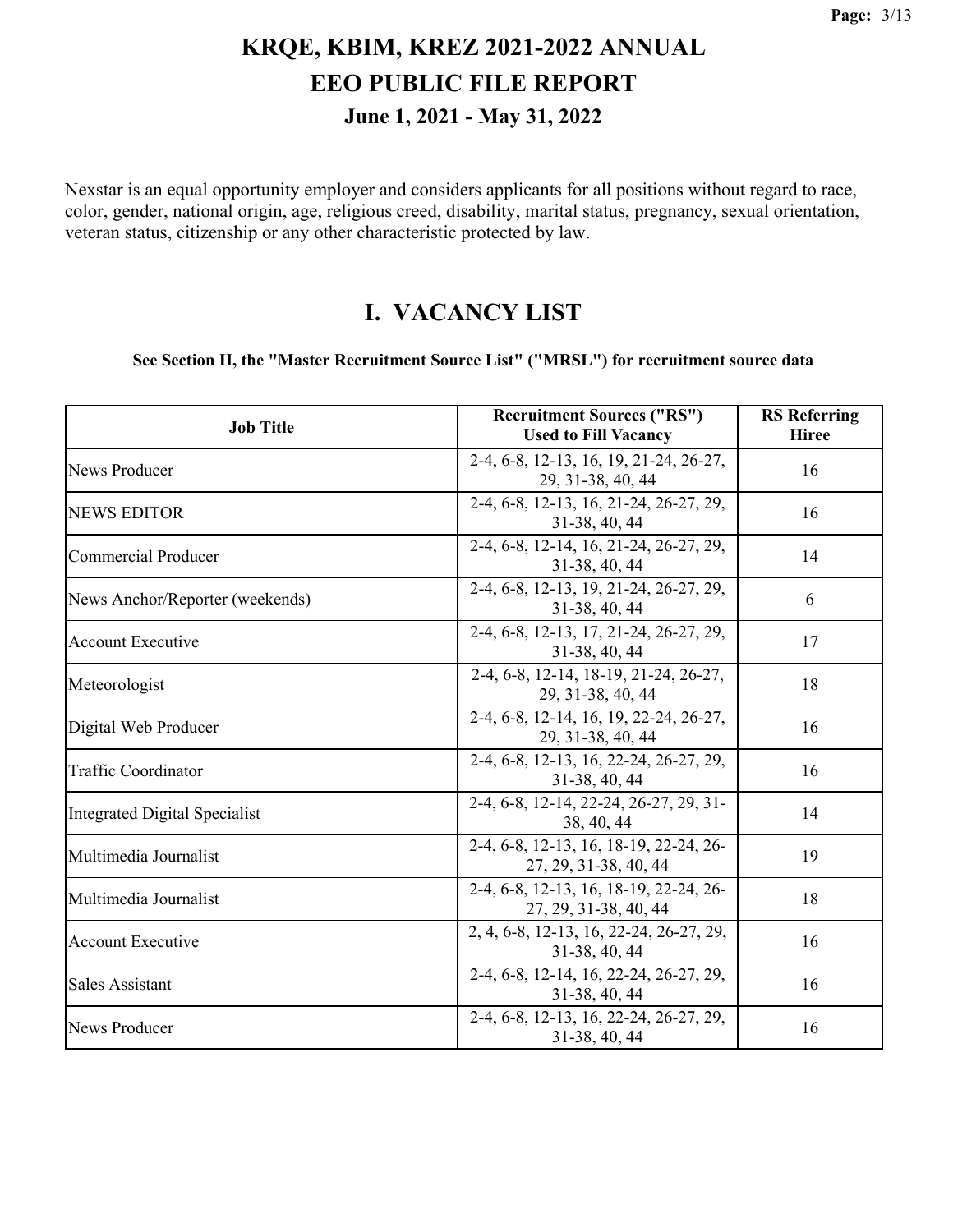Nexstar is an equal opportunity employer and considers applicants for all positions without regard to race, color, gender, national origin, age, religious creed, disability, marital status, pregnancy, sexual orientation, veteran status, citizenship or any other characteristic protected by law.

#### **I. VACANCY LIST**

**See Section II, the "Master Recruitment Source List" ("MRSL") for recruitment source data**

| <b>Job Title</b>            | <b>Recruitment Sources ("RS")</b><br><b>Used to Fill Vacancy</b> | <b>RS</b> Referring<br><b>Hiree</b> |
|-----------------------------|------------------------------------------------------------------|-------------------------------------|
| Digital Web Producer        | 2-4, 6-8, 12-13, 17, 22-24, 26-27, 29,<br>31-38, 40, 44          | 17                                  |
| Assignment Editor           | 2, 4, 6-8, 12-13, 16, 19, 22-24, 26-27,<br>29, 31-38, 40, 44     | 19                                  |
| <b>Promotions Assistant</b> | 2-4, 6-8, 12-14, 16, 19, 22-24, 26-27,<br>29, 31-38, 40, 44      | 16                                  |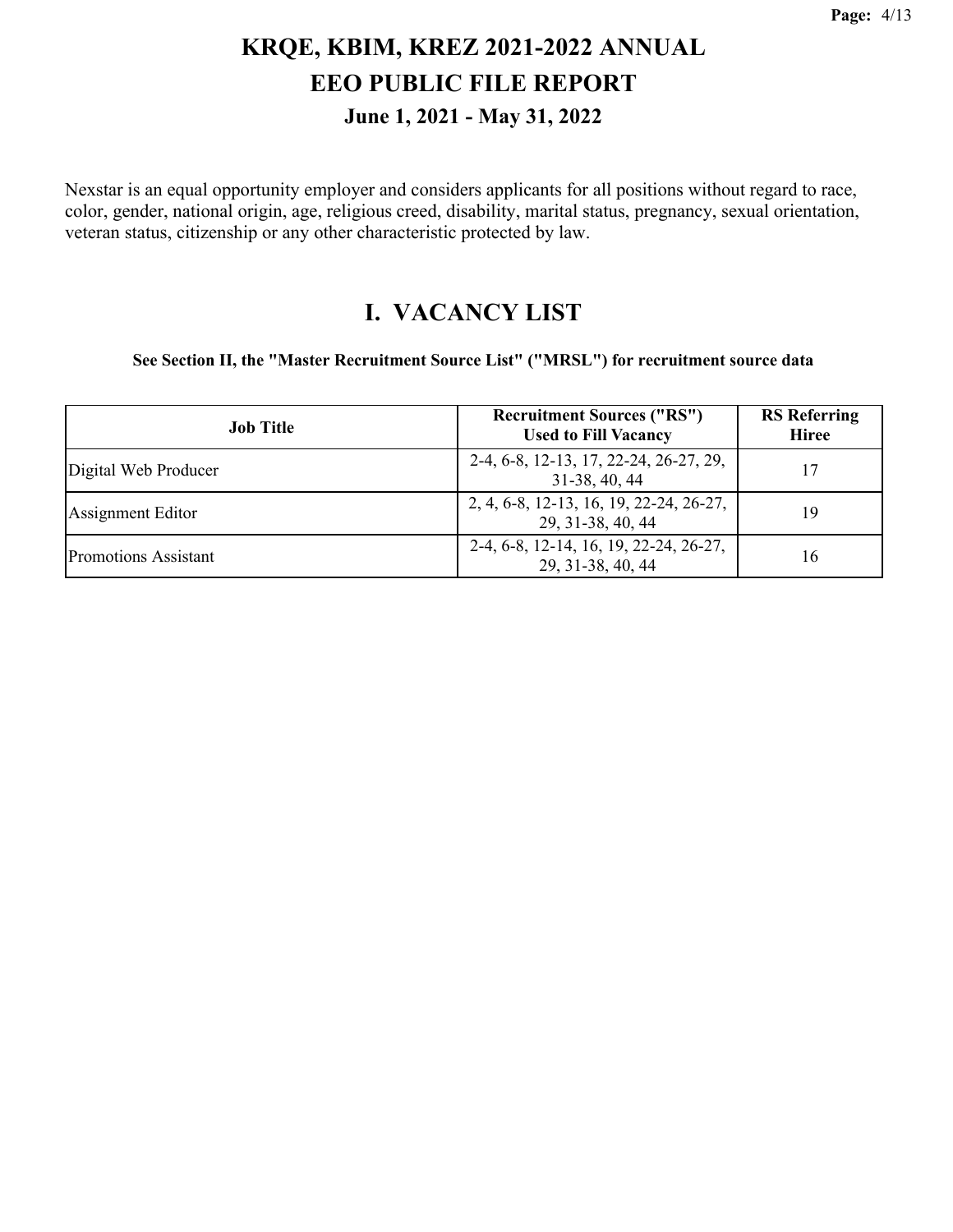| <b>RS</b><br><b>Number</b> | <b>RS</b> Information                                                                                                                                                                                         | <b>Source Entitled</b><br>to Vacancy<br><b>Notification?</b><br>(Yes/No) | <b>No. of Interviewees</b><br><b>Referred by RS</b><br>Over<br><b>Reporting Period</b> |
|----------------------------|---------------------------------------------------------------------------------------------------------------------------------------------------------------------------------------------------------------|--------------------------------------------------------------------------|----------------------------------------------------------------------------------------|
| $\mathbf{1}$               | 602 Communications Graeme Newell ** removed RS<br>April 2021<br>1011 Lyndhurst Falls Lane<br>Knightdale, North Carolina 27545<br>Phone: 602-954-8373<br>Sandy Lizik<br><b>Manual Posting</b>                  | N                                                                        | $\boldsymbol{0}$                                                                       |
| 2                          | Albuquerque Hispano Chamber of Commerce<br>1309 Fourth Street SW<br>Albuquerque, New Mexico 87102<br>Phone: 505-842-9003<br>Angelique Baca<br><b>Manual Posting</b>                                           | N                                                                        | $\boldsymbol{0}$                                                                       |
| 3                          | American Broadcasting School<br>712 N. Watson Road Suite 200<br>Arlington, Texas 76011<br>Phone: 817-695-2474<br>Email: michelle@radioschool.com<br>Michelle McConnell                                        | N                                                                        | $\boldsymbol{0}$                                                                       |
| 4                          | American Indian Graduate Center<br>3701 San Mateo Blvd. NE Suite 200<br>Albuquerque, New Mexico 87110<br>Phone: 505-881-4584<br>Url: https://www.AIGCS.org<br>Email: monica@aigcs.org<br>Monica Schwartz      | N                                                                        | $\boldsymbol{0}$                                                                       |
| 5                          | CareerBuilder.com                                                                                                                                                                                             | N                                                                        | 3                                                                                      |
| 6                          | Careers at KRQE (station local website)<br>13 Broadcast Plaza SW<br>Albuquerque, New Mexico 87104<br>Phone: 505-764-5211<br>Url: http;//www.krqe.com<br>Email: allison.giron@krqe.com<br><b>Allison Giron</b> | N                                                                        | 5                                                                                      |
| $\boldsymbol{7}$           | <b>CNM Job Connection</b><br>525 Buena Vista Drive SE<br>Albuquerque, New Mexico 87106<br>Phone: 505-224-3000<br>Rhonda Ross<br><b>Manual Posting</b>                                                         | N                                                                        | 1                                                                                      |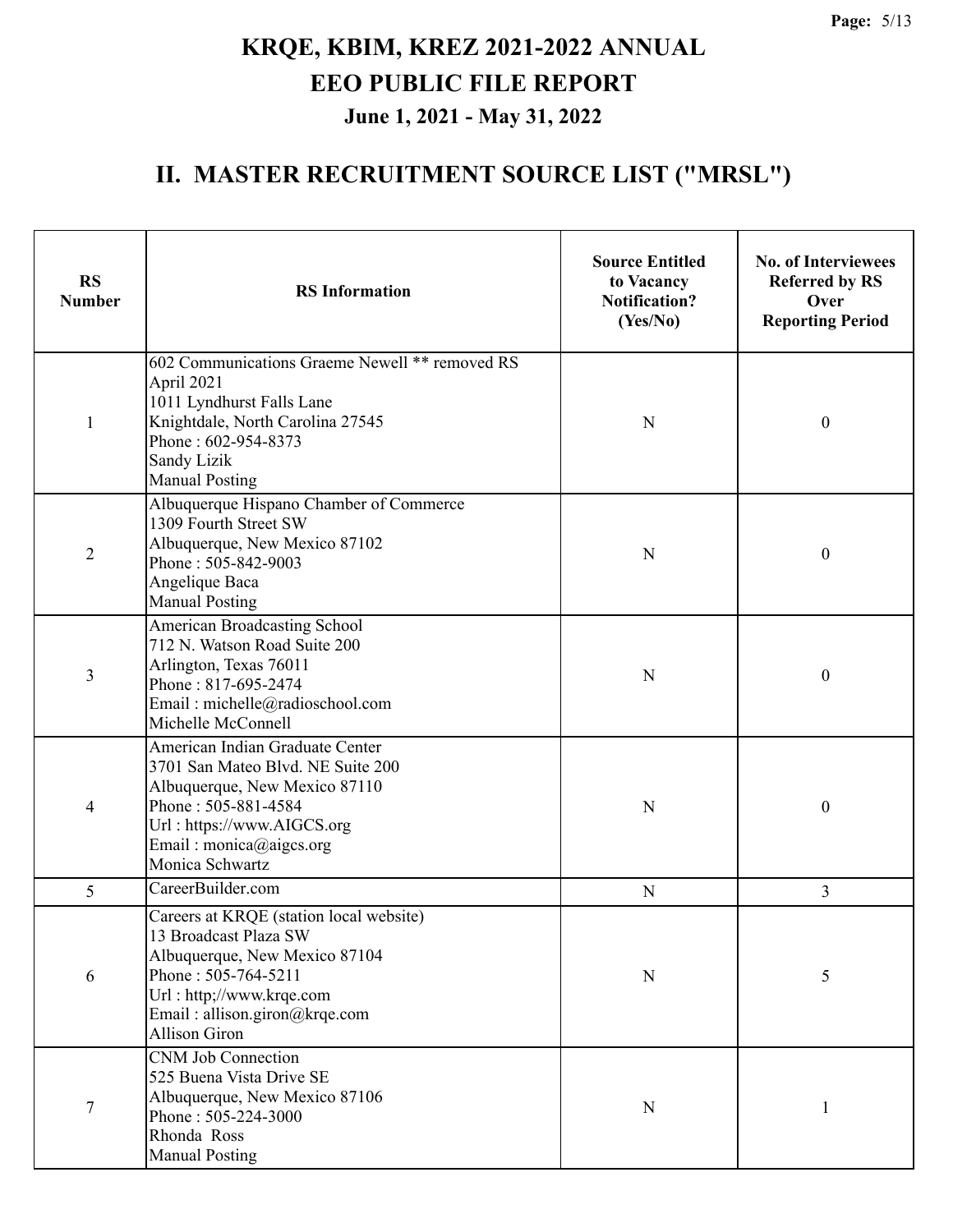| <b>RS</b><br><b>Number</b> | <b>RS</b> Information                                                                                                                                                         | <b>Source Entitled</b><br>to Vacancy<br><b>Notification?</b><br>(Yes/No) | <b>No. of Interviewees</b><br><b>Referred by RS</b><br>Over<br><b>Reporting Period</b> |
|----------------------------|-------------------------------------------------------------------------------------------------------------------------------------------------------------------------------|--------------------------------------------------------------------------|----------------------------------------------------------------------------------------|
| $8\,$                      | <b>Collective Talent</b><br>1721 Richardson Place<br>Tampa, Florida 33606<br>Phone: 813-254-9595<br>Email: bille@michaelsmedia.com<br>Michael Bille                           | N                                                                        | $\boldsymbol{0}$                                                                       |
| 9                          | Collins College<br>1425 W. 14th Street, Suite 100 ATTN: Career Services<br>Tempe, Arizona 85281<br>Phone: 480-966-3000<br>Email: cssupport@careered.com<br>Elizabeth Bakken   | N                                                                        | $\boldsymbol{0}$                                                                       |
| 10                         | Colorado Media School<br>404 S. Upham Street<br>Lakewood, Colorado 80226<br>Phone: 303-937-7070<br>Email: tcuff@beonair.com<br>Terry Cuff                                     |                                                                          | $\boldsymbol{0}$                                                                       |
| 11                         | Dine College-Placement Office<br>PO Box #C07<br>Tsaile, Arizona 86556<br>Phone: 928-724-6603<br>Email: dhr@dinecollege.edu<br>Fax: 1-928-724-6835<br>Sylvia Hadley            | $\mathbf N$                                                              | $\boldsymbol{0}$                                                                       |
| 12                         | Eastern New Mexico University<br>(via Handshake)<br>1500 S. Avenue K Station 34<br>Portales, New Mexico 88130<br>Phone: 575-562-2211<br>Susan Larsen<br><b>Manual Posting</b> | ${\bf N}$                                                                | $\boldsymbol{0}$                                                                       |
| 13                         | Eastern New Mexico University-Roswell<br>PO Box 6000<br>Roswell, New Mexico 88202<br>Phone: 575-624-7245<br>Email: cynthia.martinez@roswell.enmu.edu<br>Cynthia Martinez      | $\mathbf N$                                                              | $\boldsymbol{0}$                                                                       |
| 14                         | Employee Referral                                                                                                                                                             | ${\bf N}$                                                                | 29                                                                                     |
| 15                         | GlassDoor                                                                                                                                                                     | ${\bf N}$                                                                | 1                                                                                      |
| 16                         | Indeed.com                                                                                                                                                                    | ${\bf N}$                                                                | 71                                                                                     |
| 17                         | <b>Internal Promotion</b>                                                                                                                                                     | ${\bf N}$                                                                | 8                                                                                      |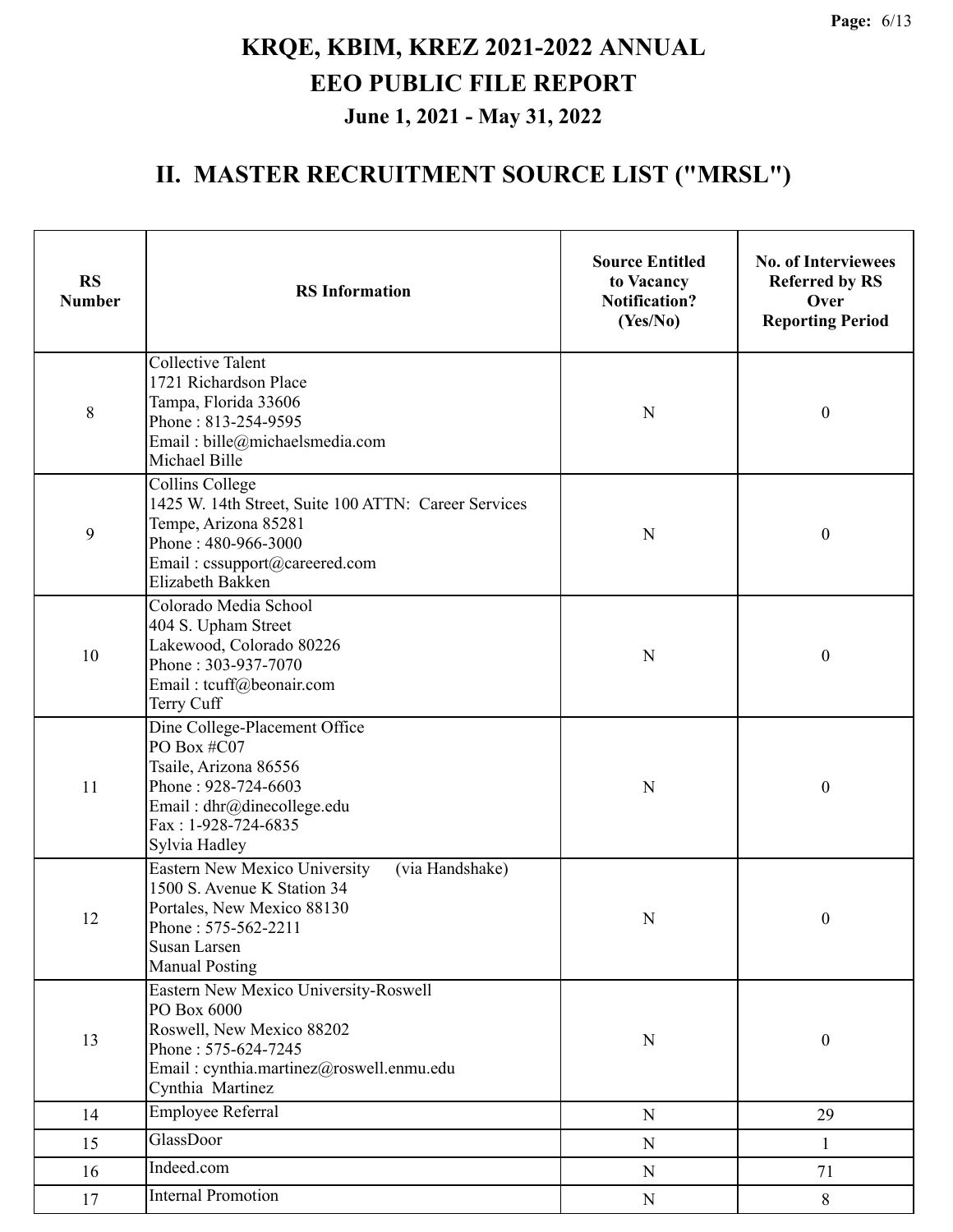| <b>RS</b><br><b>Number</b> | <b>RS</b> Information                                                                                                                                                                           | <b>Source Entitled</b><br>to Vacancy<br><b>Notification?</b><br>(Yes/No) | <b>No. of Interviewees</b><br><b>Referred by RS</b><br>Over<br><b>Reporting Period</b> |
|----------------------------|-------------------------------------------------------------------------------------------------------------------------------------------------------------------------------------------------|--------------------------------------------------------------------------|----------------------------------------------------------------------------------------|
| 18                         | <b>Intracompany Transfer</b>                                                                                                                                                                    | N                                                                        | 3                                                                                      |
| 19                         | Linked In                                                                                                                                                                                       | $\mathbf N$                                                              | 48                                                                                     |
| 20                         | Media Matched<br>8112 1/2 West 3rd St., Suite A PO Box 48220<br>Los Angeles, California 90048<br>Phone: 323-284-5589<br>Email: usa-media@media-match.com<br>Tammy Romaniuk                      | N                                                                        | $\boldsymbol{0}$                                                                       |
| 21                         | Medialine ** removed RS Jan 2022<br>P.O. Box 51909<br>Pacific Grove, California 93950<br>Phone: 800-237-8073<br>Url: http://www.medialine.com<br>Mark Shilstone<br><b>Manual Posting</b>        | N                                                                        | $\boldsymbol{0}$                                                                       |
| 22                         | National Academy of Television Arts & Sciences<br>PO Box 74116 Rocky Mountain Chapter<br>Phoenix, Arizona 85087<br>Phone: 602-345-1532<br>Email: lara.gates@rockymountainemmy.org<br>Lara Gates | $\mathbf N$                                                              | $\boldsymbol{0}$                                                                       |
| 23                         | National Alliance State Broadcasters Association<br>2333 Wisconsin Street NE<br>Albuquerque, New Mexico 87110<br>Phone: 505-881-4444<br>Email: suzanstrong@nmba.org<br>Suzan Strong             | $\mathbf N$                                                              | $\boldsymbol{0}$                                                                       |
| 24                         | National Hispanic Media Coalition<br>1201 W. 5th Street Suite T-205<br>Los Angeles, California 90017-2019<br>Phone: $(213)$ 534-3026<br>Email: info@nhmc.org<br>Claudia Flores                  | ${\bf N}$                                                                | $\boldsymbol{0}$                                                                       |
| 25                         | National Press Photographers Association<br>3200 Croasdaile Drive Suite 306<br>Durham, North Carolina 27705<br>Phone: 919-383-7246<br>Sarah McGregor<br><b>Manual Posting</b>                   | ${\bf N}$                                                                | $\boldsymbol{0}$                                                                       |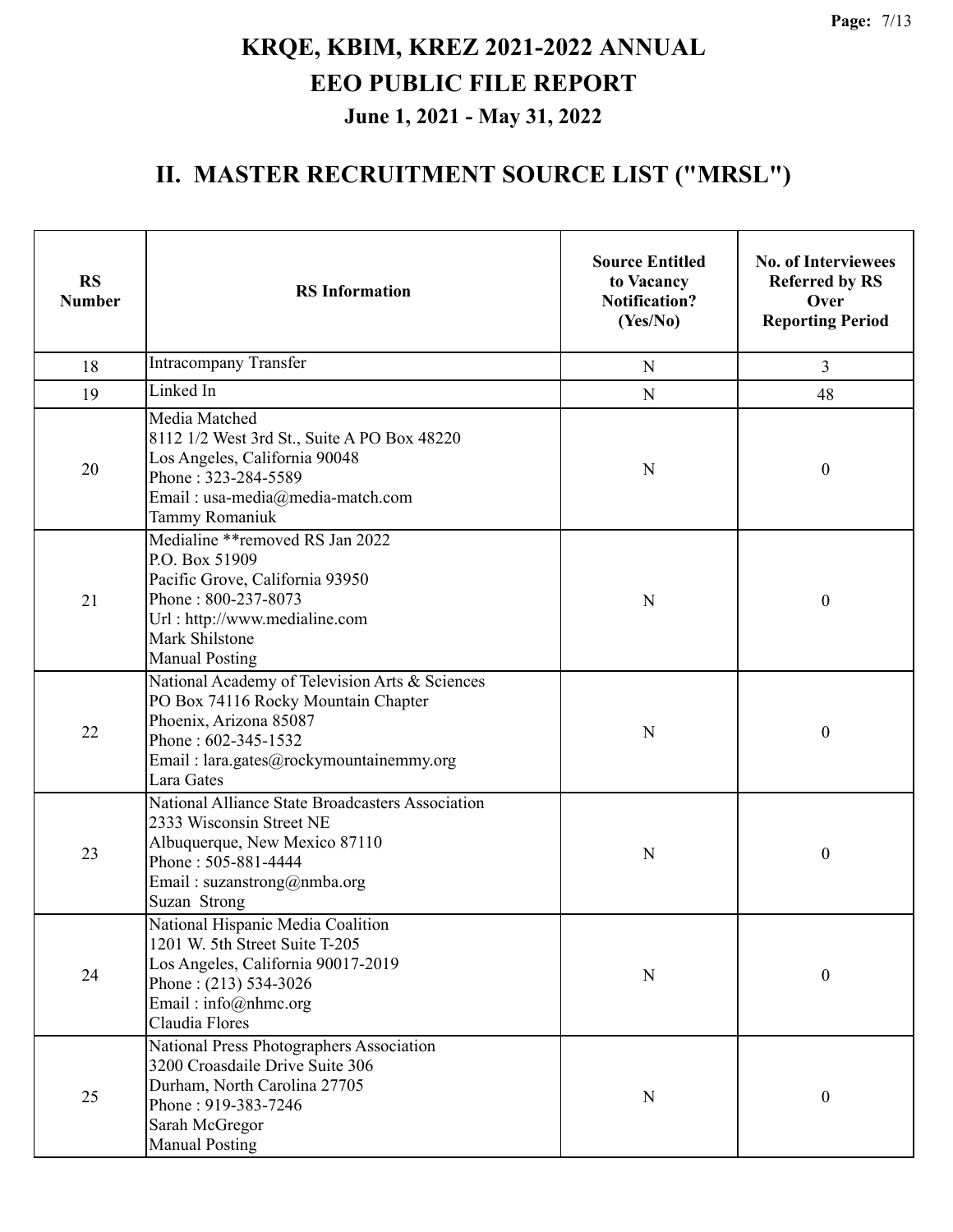| <b>RS</b><br><b>Number</b> | <b>RS</b> Information                                                                                                                                                                                                              | <b>Source Entitled</b><br>to Vacancy<br><b>Notification?</b><br>(Yes/No) | <b>No. of Interviewees</b><br><b>Referred by RS</b><br>Over<br><b>Reporting Period</b> |
|----------------------------|------------------------------------------------------------------------------------------------------------------------------------------------------------------------------------------------------------------------------------|--------------------------------------------------------------------------|----------------------------------------------------------------------------------------|
| 26                         | Navajo Technical University<br>Student Union Bldg., Office 214 P.O. Box 849<br>Crownpoint, New Mexico 87313<br>Phone: 505-786-4358<br>Url : careerservices@navajotech.edu<br>Email: careerservices@navajotech.edu<br>Andrea Wilson | N                                                                        | $\boldsymbol{0}$                                                                       |
| 27                         | New Mexico Highlands University<br>(via Handshake)<br>Box 9000 - Office of Admissions<br>Las Vegas, New Mexico 87701-9000<br>Phone: 505-425-7511<br>Url: http://www.nmhu.edu/<br>Kino Hurtado<br><b>Manual Posting</b>             | N                                                                        | $\boldsymbol{0}$                                                                       |
| 28                         | New Mexico Junior College<br>1 Thunderbird Circle<br>Hobbs, New Mexico 88240<br>Phone: 575-492-2579<br>Email: erobinson@nmjc.edu<br>Eric Robinson                                                                                  | N                                                                        | $\boldsymbol{0}$                                                                       |
| 29                         | New Mexico State University (via Handshake)<br>PO Box 30001 MSC 3509<br>Las Cruces, New Mexico 88003<br>Phone: 575-646-1631<br>Roseanne Bensley, PhD<br><b>Manual Posting</b>                                                      | N                                                                        | $\boldsymbol{0}$                                                                       |
| 30                         | New Mexico Tech<br>801 Leroy Place, Fidel Center c/o Student Affairs<br>Socorro, New Mexico 87801<br>Phone: 575-835-5022<br>Url: http://www.nmt.edu<br>Email: kfleming@admin.nmt.edu<br>Kathryn Fleming                            | $\mathbf N$                                                              | $\boldsymbol{0}$                                                                       |
| 31                         | New Mexico Workforce Connection<br>301 Rail Runner Ave.<br>Bernalillo, New Mexico 87004<br>Phone: 505-771-2160<br>Email: lorraine.ruggles@state.nm.us<br>Lorraine Ruggles                                                          | N                                                                        | $\boldsymbol{0}$                                                                       |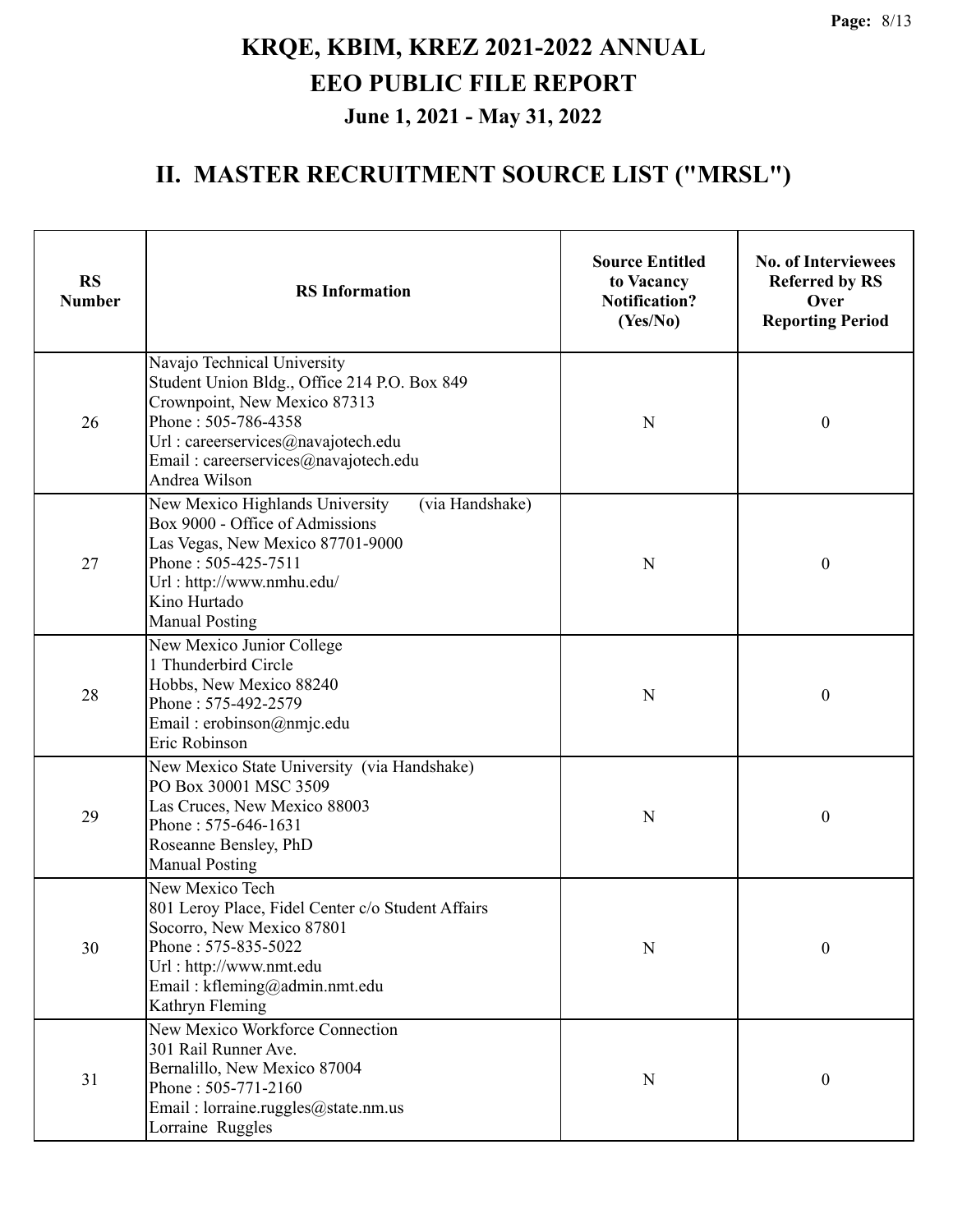| <b>RS</b><br><b>Number</b> | <b>RS</b> Information                                                                                                                                                                                           | <b>Source Entitled</b><br>to Vacancy<br><b>Notification?</b><br>(Yes/No) | <b>No. of Interviewees</b><br><b>Referred by RS</b><br>Over<br><b>Reporting Period</b> |
|----------------------------|-----------------------------------------------------------------------------------------------------------------------------------------------------------------------------------------------------------------|--------------------------------------------------------------------------|----------------------------------------------------------------------------------------|
| 32                         | New Mexico Workforce Connection<br>501 Mountain Road NE<br>Albuquerque, New Mexico 87102<br>Phone: 505-588-1461<br>Url: www.jobs.state.nm.us<br><b>Stewart Shatz</b><br><b>Manual Posting</b>                   | N                                                                        | $\boldsymbol{0}$                                                                       |
| 33                         | Nexstar Media Group, Inc.<br>545 E. John Carpenter Freeway Suite 700<br>Irving, Texas 75062<br>Phone: 972-764-6715<br>Terri Bush<br><b>Manual Posting</b>                                                       | N                                                                        | 11                                                                                     |
| 34                         | Santa Fe Community College<br>6401 Richards Ave.<br>Santa Fe, New Mexico 87508<br>Phone: 505-428-1406<br>Url: www.sfcc.edu/career services/employer services<br>Email: loretta.lopez1@sfcc.edu<br>Loretta Lopez | N                                                                        | $\boldsymbol{0}$                                                                       |
| 35                         | Social Media Post (Facebook, Twitter, LinkedIn)<br>13 Broadcast Plaza SW<br>Albuquerque, New Mexico 87104<br>Phone: 505-764-5235<br>Email: auriella.ortiz@krqe.com<br>Auriella Ortiz                            | N                                                                        | $\boldsymbol{0}$                                                                       |
| 36                         | Society of Professional Journalists - Rio Grande Chapter<br>125 Lincoln Ave., Suite 400 Lincoln Plaza<br>Santa Fe, New Mexico 87501<br>Phone: 505-255-6400<br>Email: spjriogrande@gmail.com<br>Sarah Gustavus   | N                                                                        | $\boldsymbol{0}$                                                                       |
| 37                         | TV and Radio Jobs<br>27034 Helmond Drive<br>Calabasas, California<br>Phone: 818-879-0858<br>Michael Madden<br><b>Manual Posting</b>                                                                             | ${\bf N}$                                                                | $\boldsymbol{0}$                                                                       |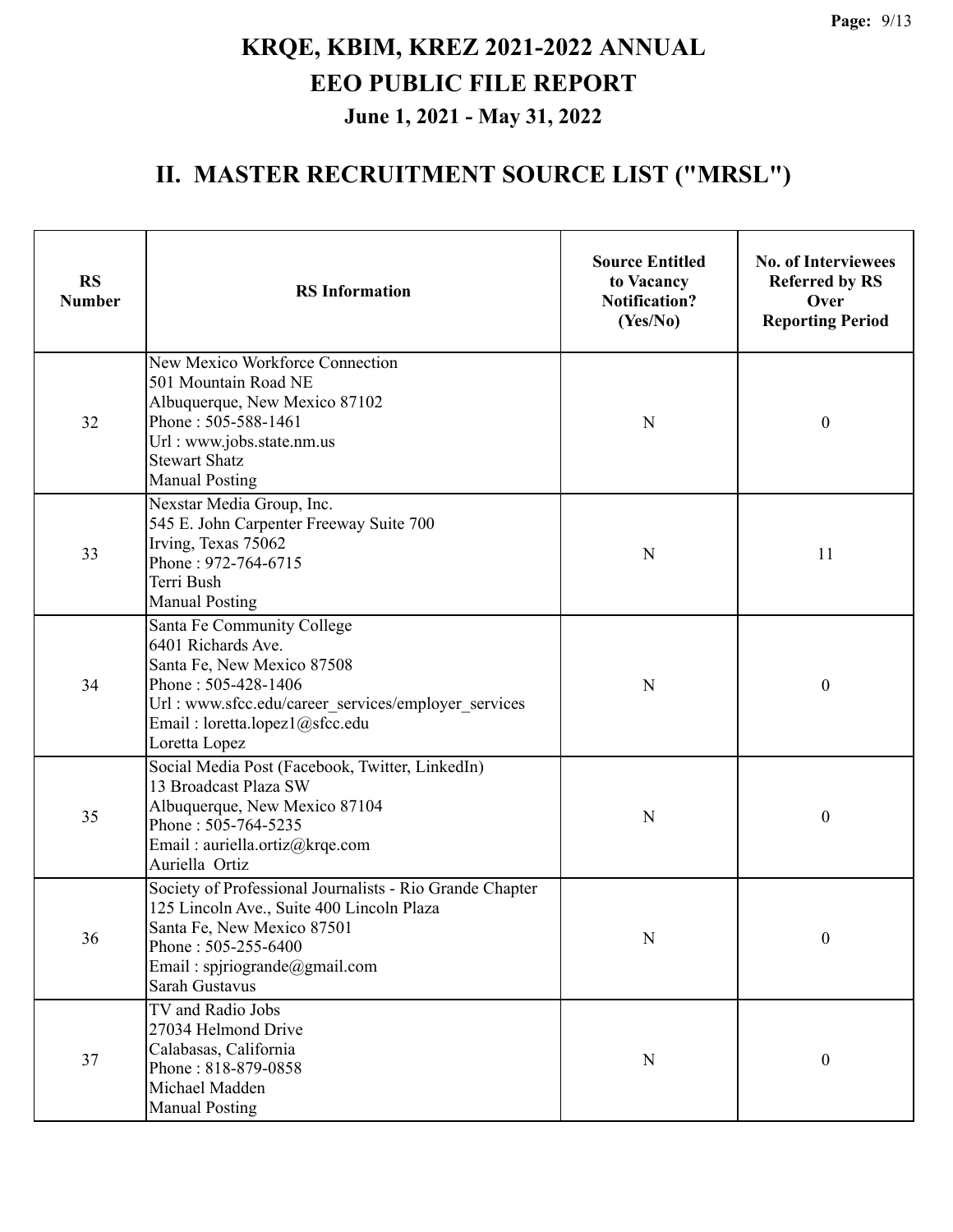| <b>RS</b><br><b>Number</b> | <b>RS</b> Information                                                                                                                                                                                             | <b>Source Entitled</b><br>to Vacancy<br><b>Notification?</b><br>(Yes/No) | <b>No. of Interviewees</b><br><b>Referred by RS</b><br>Over<br><b>Reporting Period</b> |
|----------------------------|-------------------------------------------------------------------------------------------------------------------------------------------------------------------------------------------------------------------|--------------------------------------------------------------------------|----------------------------------------------------------------------------------------|
| 38                         | TV Jobs<br>P.O. Box 4116<br>Oceanside, California 92052<br>Phone: 800-374-0119<br>Url: http://www.tvjobs.com<br>Mark Holloway<br><b>Manual Posting</b>                                                            | N                                                                        | $\overline{2}$                                                                         |
| 39                         | University of New Mexico<br>Student Services Center #220<br>Albuquerque, New Mexico 87131<br>Phone: (505) 277-1903<br>Email: cjadvise@unm.edu<br>Gregoria Cavazos                                                 | N                                                                        | $\boldsymbol{0}$                                                                       |
| 40                         | University of New Mexico<br>(via Handshake)<br>1 University of New Mexico Office of Career Services /<br>MSC063710<br>Albuquerque, New Mexico 87131<br>Phone: 505-277-2531<br>Keith Hitz<br><b>Manual Posting</b> | N                                                                        | $\boldsymbol{0}$                                                                       |
| 41                         | Veteran Connect Employer Coalition<br>1309 4th Street SW<br>Albuquerque, New Mexico 87102<br>Phone: 505-842-9003<br><b>Tessah Latson</b><br><b>Manual Posting</b>                                                 | N                                                                        | $\boldsymbol{0}$                                                                       |
| 42                         | Veterans Business Outreach Center<br>5201 Eagle Rock NE, Suite 2A<br>Albuquerque, New Mexico 87113<br>Phone: 505-383-2402<br>Email: richardl.coffel@state.nm.us<br>Richard Coffel                                 | N                                                                        | $\boldsymbol{0}$                                                                       |
| 43                         | Western New Mexico University<br>1000 W. College St., Student Affairs<br>Silver City, New Mexico 88062<br>Phone: 575-654-0345<br>Url: http://wnmu.edu<br>Email: victoria.arganda@wnmu.edu<br>Victoria Arganda     | $\mathbf N$                                                              | $\boldsymbol{0}$                                                                       |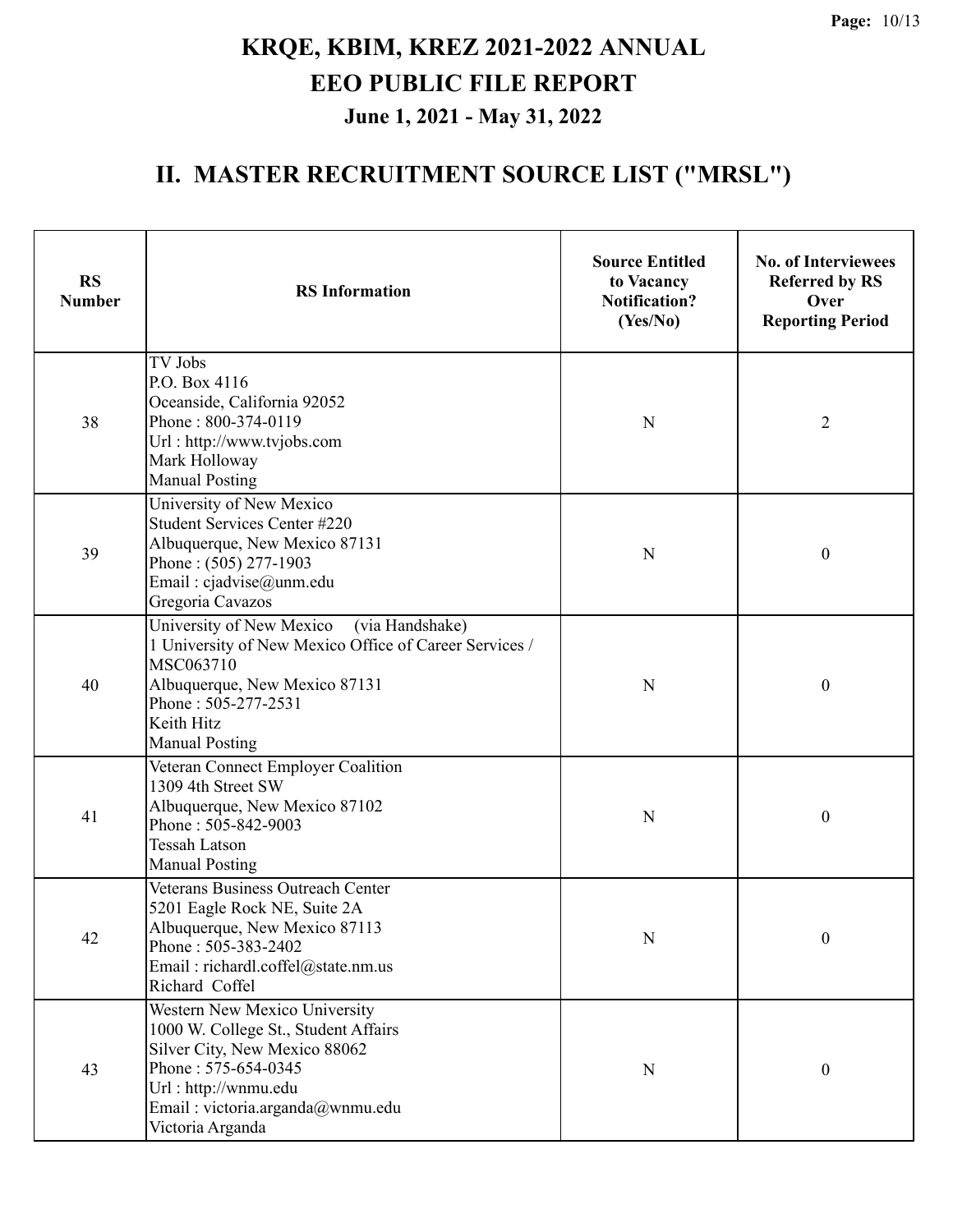| <b>RS</b><br><b>Number</b> | <b>RS</b> Information                                                                                                                                                                                        | <b>Source Entitled</b><br>to Vacancy<br><b>Notification?</b><br>(Yes/No) | <b>No. of Interviewees</b><br><b>Referred by RS</b><br>Over<br><b>Reporting Period</b> |
|----------------------------|--------------------------------------------------------------------------------------------------------------------------------------------------------------------------------------------------------------|--------------------------------------------------------------------------|----------------------------------------------------------------------------------------|
| 44                         | www.mediagignow.com<br>300 South Riverside Plaza Suite 800<br>Chicago, Illinois 60606<br>Phone: 336-553-0620<br>Url: http://www.mediagignow.com<br>Email: customerservice@mediagignow.com<br>MediaGigNow.com | N                                                                        | 0                                                                                      |
|                            | <b>TOTAL INTERVIEWS OVER REPORTING PERIOD:</b>                                                                                                                                                               |                                                                          | 182                                                                                    |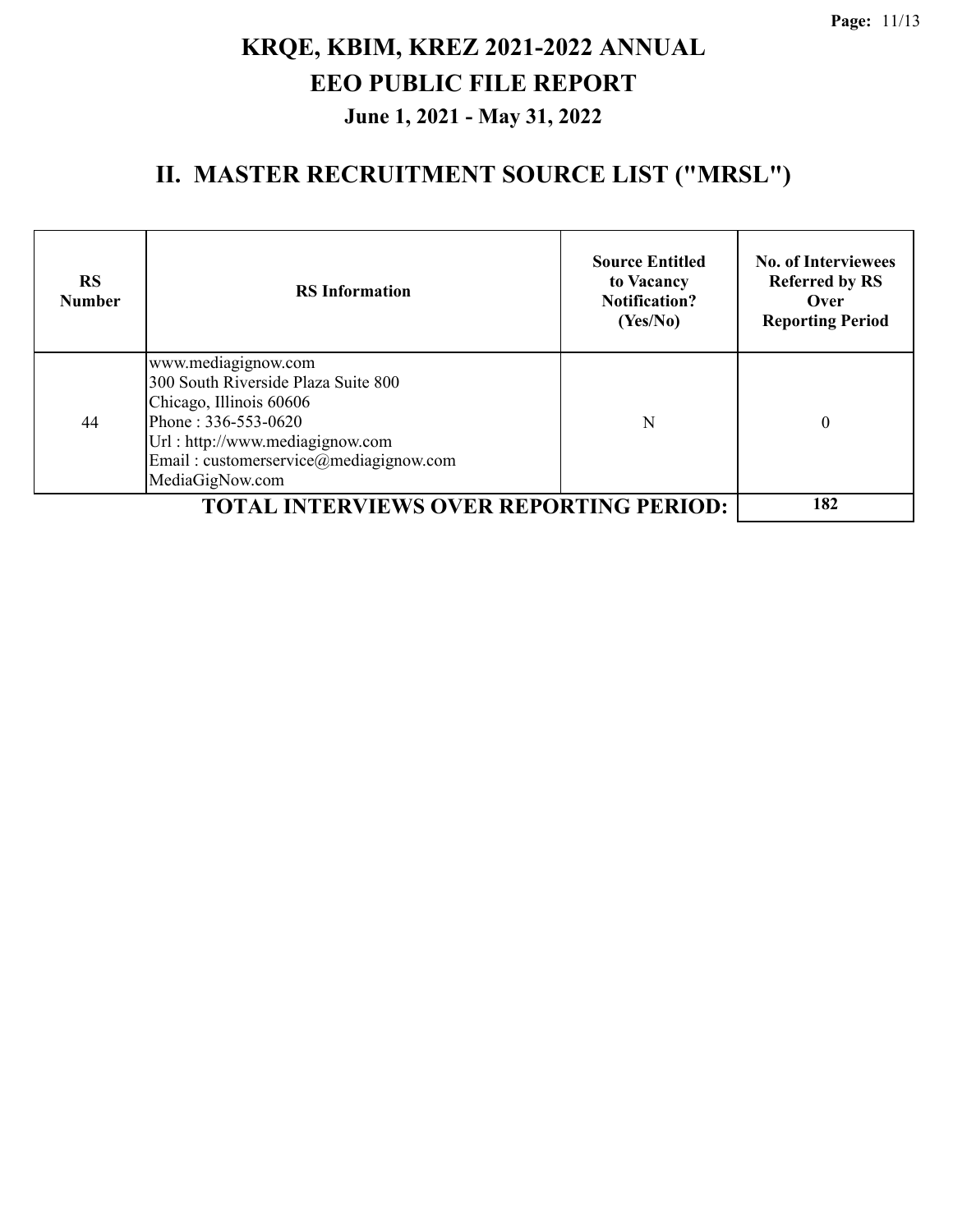### **III. RECRUITMENT INITIATIVES**

|                |           | <b>Type of</b>                                                                            |                                                                                                                                                                                                                                                                                                                                           | No. of                          |                               |
|----------------|-----------|-------------------------------------------------------------------------------------------|-------------------------------------------------------------------------------------------------------------------------------------------------------------------------------------------------------------------------------------------------------------------------------------------------------------------------------------------|---------------------------------|-------------------------------|
|                | Date      | <b>Recruitment Initiative</b><br>(Menu Selection)                                         | <b>Brief Description Of Activity</b>                                                                                                                                                                                                                                                                                                      | <b>Stations</b><br>Participants | <b>Participant Title</b>      |
| $\mathbf{1}$   | 6/3/2021  | Establishment of an<br>community                                                          | The SEU has an established internship<br>intern program designed program that allows students to gain<br>to assist members of the practical experience in all areas of our<br>operations including news, promotion,<br>production, sports, and sales.<br>The SEU hosted one (1) intern from the<br>University of Oklahoma during the 2021 |                                 | News Director                 |
| $\overline{2}$ | 8/16/2021 | Participation in Job<br>Fairs                                                             | Fall Semester.<br>The SEU participated in a virtual job<br>fair with the New Mexico Broadcasters<br>Association. SEU personnel were able<br>to meet with applicants and discuss the<br>vacancies at the Stations and in the<br>broadcasting industry.                                                                                     | $\overline{2}$                  | VP/GM<br>HR/Business Admin    |
| 3              | 9/30/2021 | Participation in other<br>activities designed by<br>the station employment<br>unit        | SEU personnel participated as a speaker  1<br>before a media production class at<br>Sandia Preparatory School. She spoke<br>about job qualifications and careers and<br>opportunities at the Stations and within<br>the broadcast industry.                                                                                               |                                 | <b>Investigative Reporter</b> |
| $\overline{4}$ | 11/8/2021 | Participation in Job<br>Fairs                                                             | The SEU participated in a virtual job<br>fair with the New Mexico Broadcasters<br>Association. SEU personnel were able<br>to meet with applicants and discuss the<br>vacancies at the Stations and in the<br>broadcasting industry.                                                                                                       | $\overline{2}$                  | VP/GM<br>HR/Business Admin    |
| 5              | 2/14/2022 | Participation in Job<br>Fairs                                                             | The SEU participated in a virtual job<br>fair with the New Mexico Broadcasters<br>Association. SEU personnel were able<br>to meet with applicants and discuss the<br>vacancies at the Stations and in the<br>broadcasting industry.                                                                                                       | $\overline{2}$                  | VP/GM<br>HR/Business Admin    |
| 6              | 3/2/2022  | Participation in Job<br>Fairs                                                             | The SEU participated at the New<br>Mexico State University Career Fair.<br>SEU personnel were able to meet with<br>students and discuss vacancies and<br>internship program opportunities at the<br>station and in the broadcasting industry.                                                                                             |                                 | <b>News Director</b>          |
| 7              | 4/26/2022 | Participation in events<br>sponsored by<br>organizations<br>representing the<br>community | SEU personnel collaborated with the<br>NM Department of Education on<br>Careers in Broadcasting. This effort<br>showcases careers in the broadcasting<br>industry.                                                                                                                                                                        |                                 | AE                            |